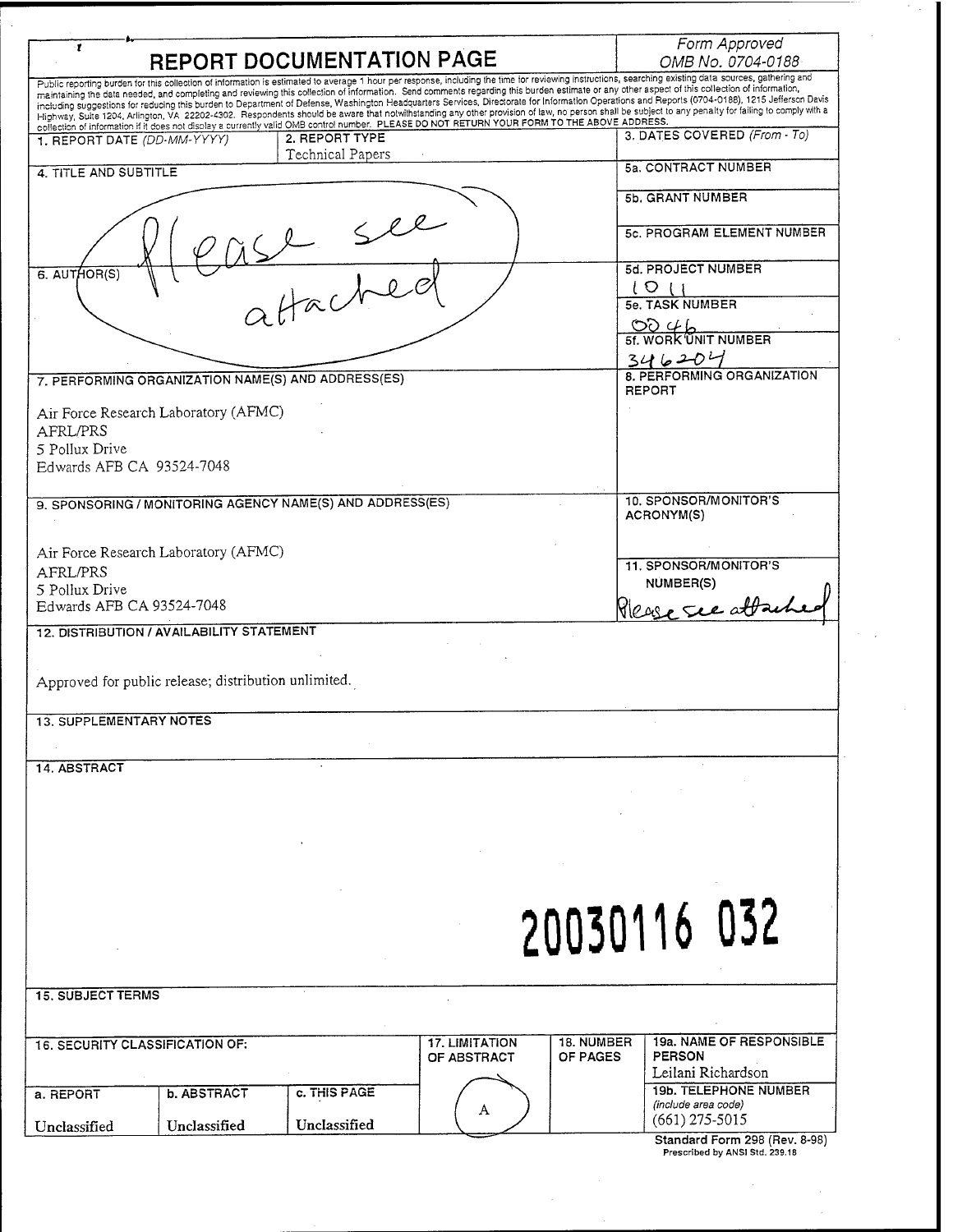

## MEMORANDUM FOR IN-HOUSE PUBLICATIONS

## FROM: PROI (TI) (STINFO) 30 Apr 98

SUBJECT: Authorization for Release of Technical Information, Control Number: AFRL-PR-ED-TP-1998-089 **Pat Carrick** "New Propellants and Propulsion Techniques" **HEDM** Presentation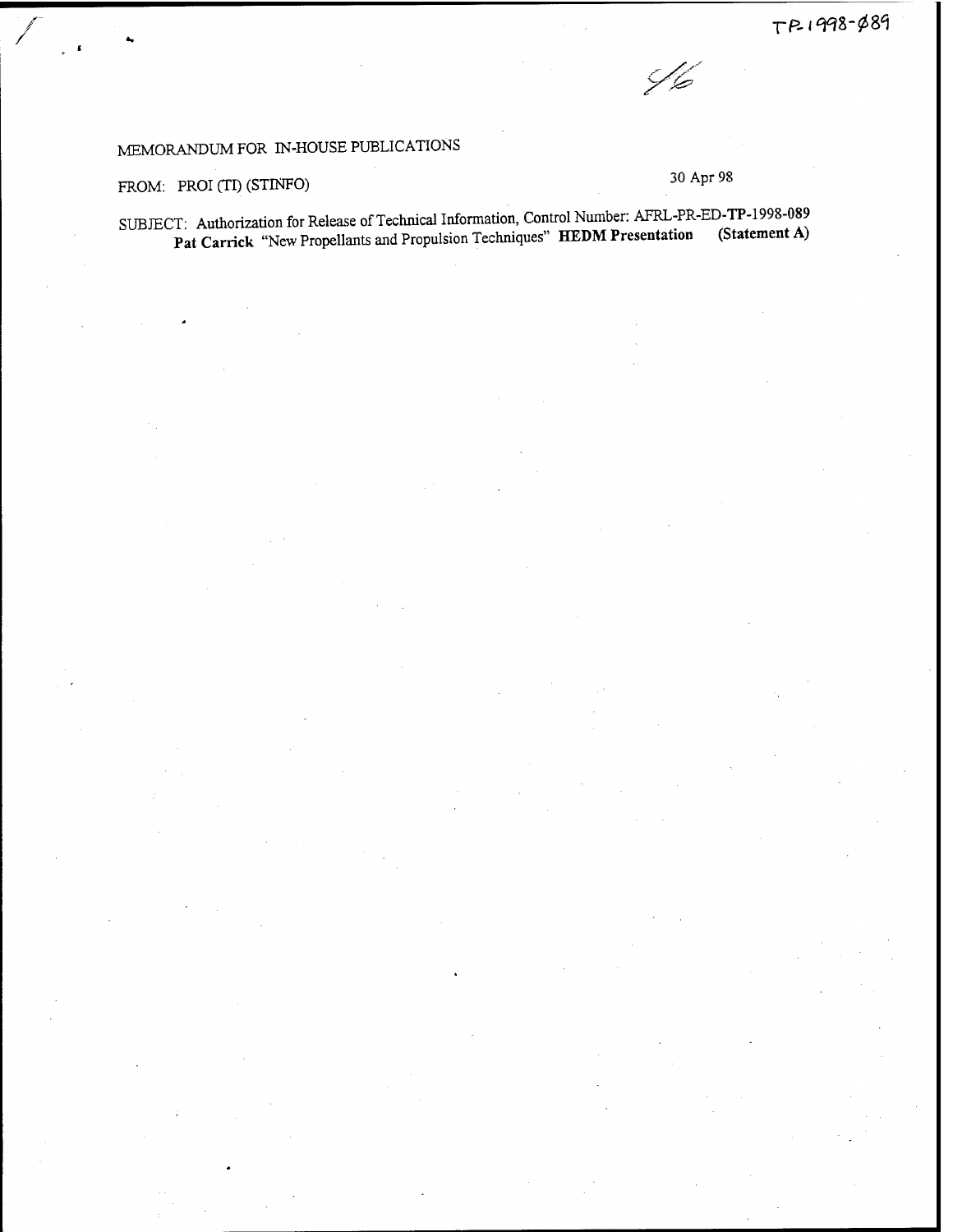

## **Propulsion Techniques** New Propellants and

Air Force Research Laboratory **Advanced Concepts Division** Propulsion Sciences and Dr Patrick Carrick Edwards AFB, CA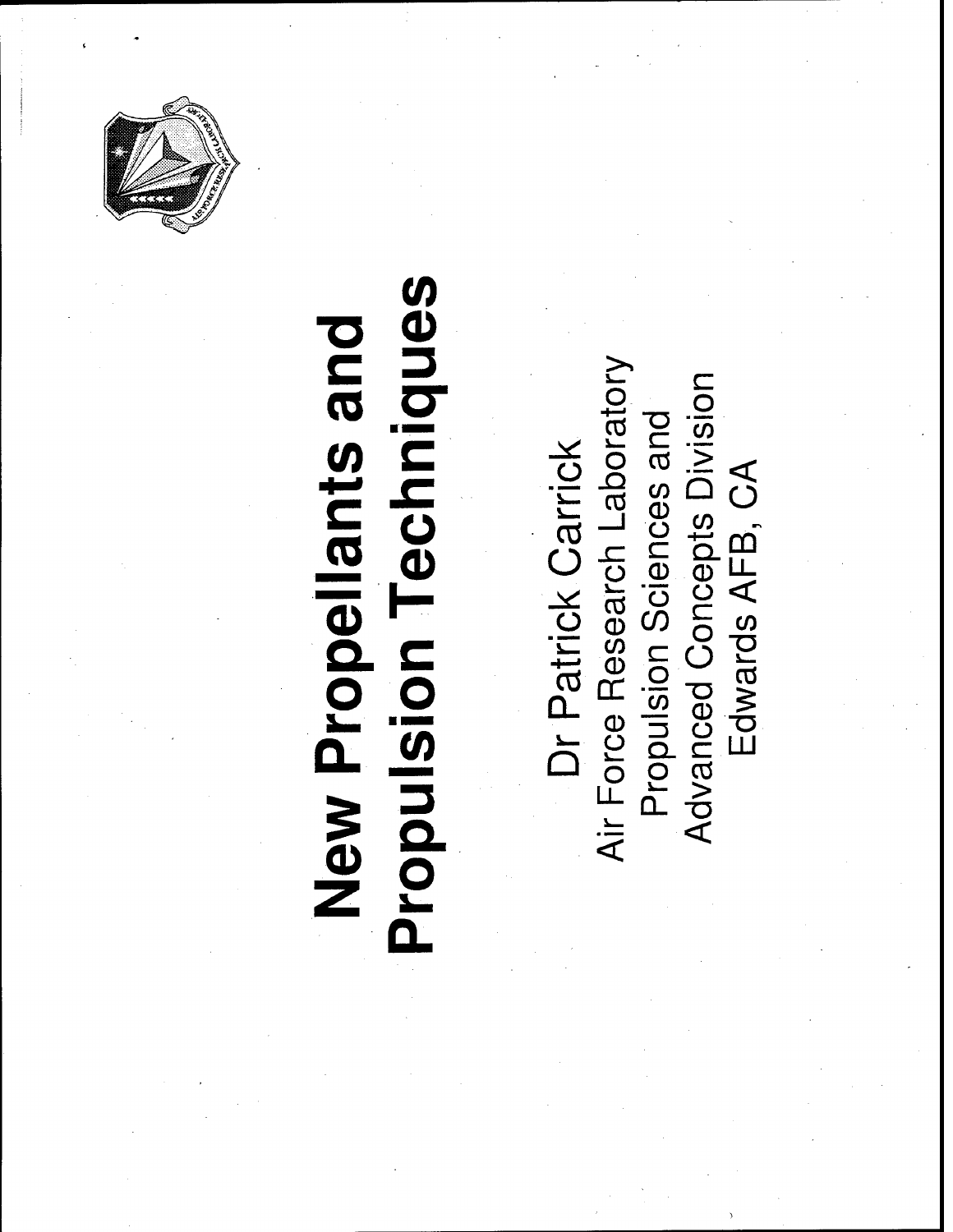



# **High Energy Density Matter (HEDM)**

- Energetic liquid hydrocarbon fuels
	- Non-toxic liquid monopropellants
		- Cryogenic solid propellants
- Theory development & calculations

## Laser Propelled Lightcraft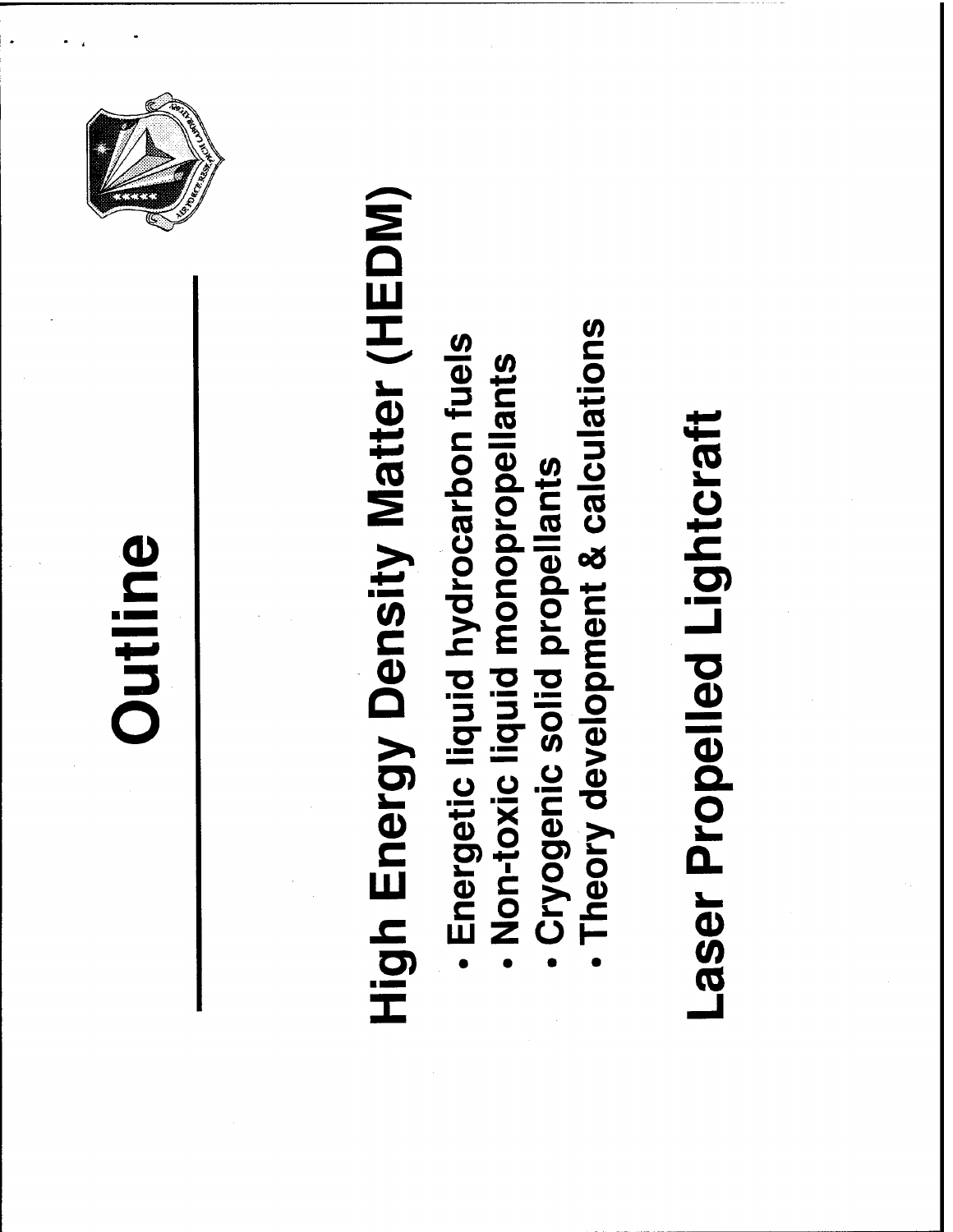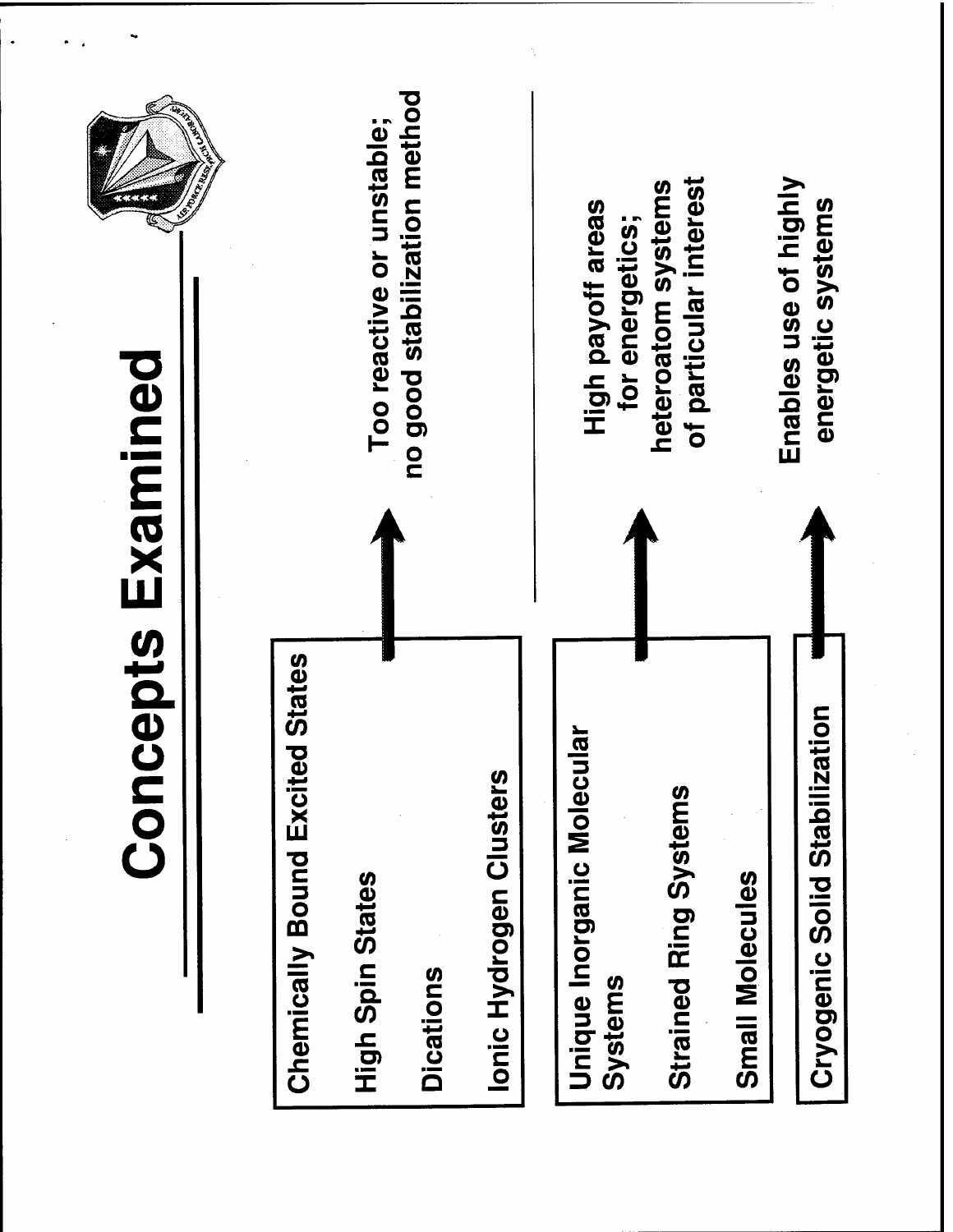## Solid Hydrogen Additives



- Mg, and Al atoms in solid  $H_2$  at  $\sim 0.1\%$ - Demonstrated trapping of Li, B, N, O, concentrations
- Samples are stable at liquid helium temperatures
- Do not fully understand microscopic structures/dynamics
- sample sizes (recently scaled up from - Need to increase concentrations and  $\sim$  10  $\mu$ m to 1 cm H<sub>2</sub> matrices)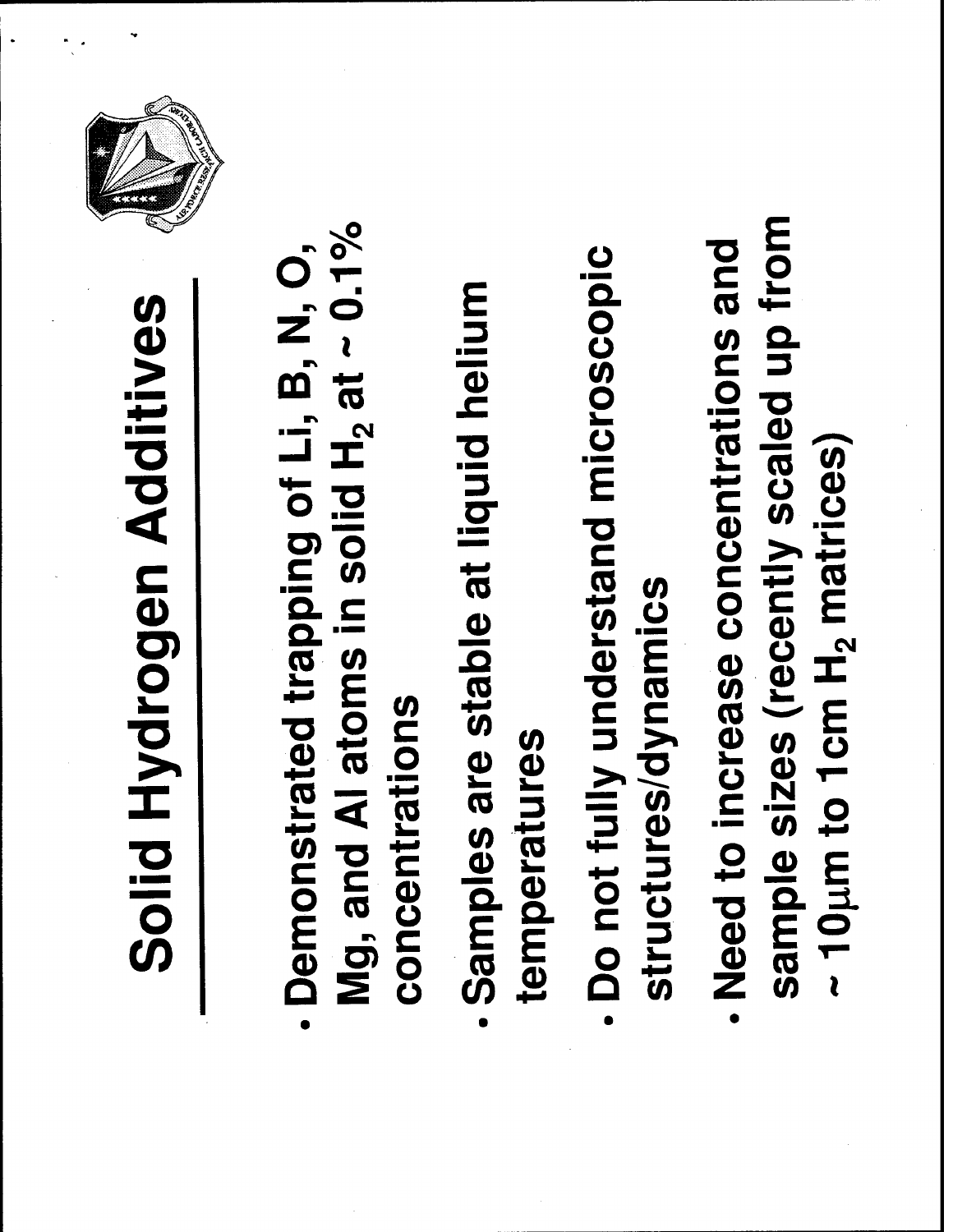|                                                                                                                              | <b>Advanced Monopropellants</b>                                                                                                                            |                                  |                                                     |
|------------------------------------------------------------------------------------------------------------------------------|------------------------------------------------------------------------------------------------------------------------------------------------------------|----------------------------------|-----------------------------------------------------|
|                                                                                                                              | <b>Candidate propellants</b><br>- Hydrazine<br>Peroxide                                                                                                    | <u>Isp (sec)</u> *<br>198<br>164 | $\Omega$ (a/cc)<br>1.00<br> <br>43                  |
|                                                                                                                              | RKS-M1                                                                                                                                                     | 270                              | P <sub>c</sub> =1000 psi, Sea Level exhaust<br>1.69 |
| 2/3<br><b>DNV</b>                                                                                                            | Low melting salts, dissolved in solvents<br>Solvents act as fuel, tailor properties<br>Low shock sensitivity<br>Low volatility<br>Low toxicity<br>Approach |                                  |                                                     |
| Non-toxic hydrazine replacement<br>Lifetime<br>Jp to 130% Isp-Density Increase<br>Double Satellite On-orbit<br><b>Payoff</b> | Several candidates synthesized<br>Low cost synthesis established<br>One has low shock sensitivity<br><b>Status</b>                                         |                                  |                                                     |

 $\overline{\mathcal{E}}$ 

 $\overline{\mathcal{E}}$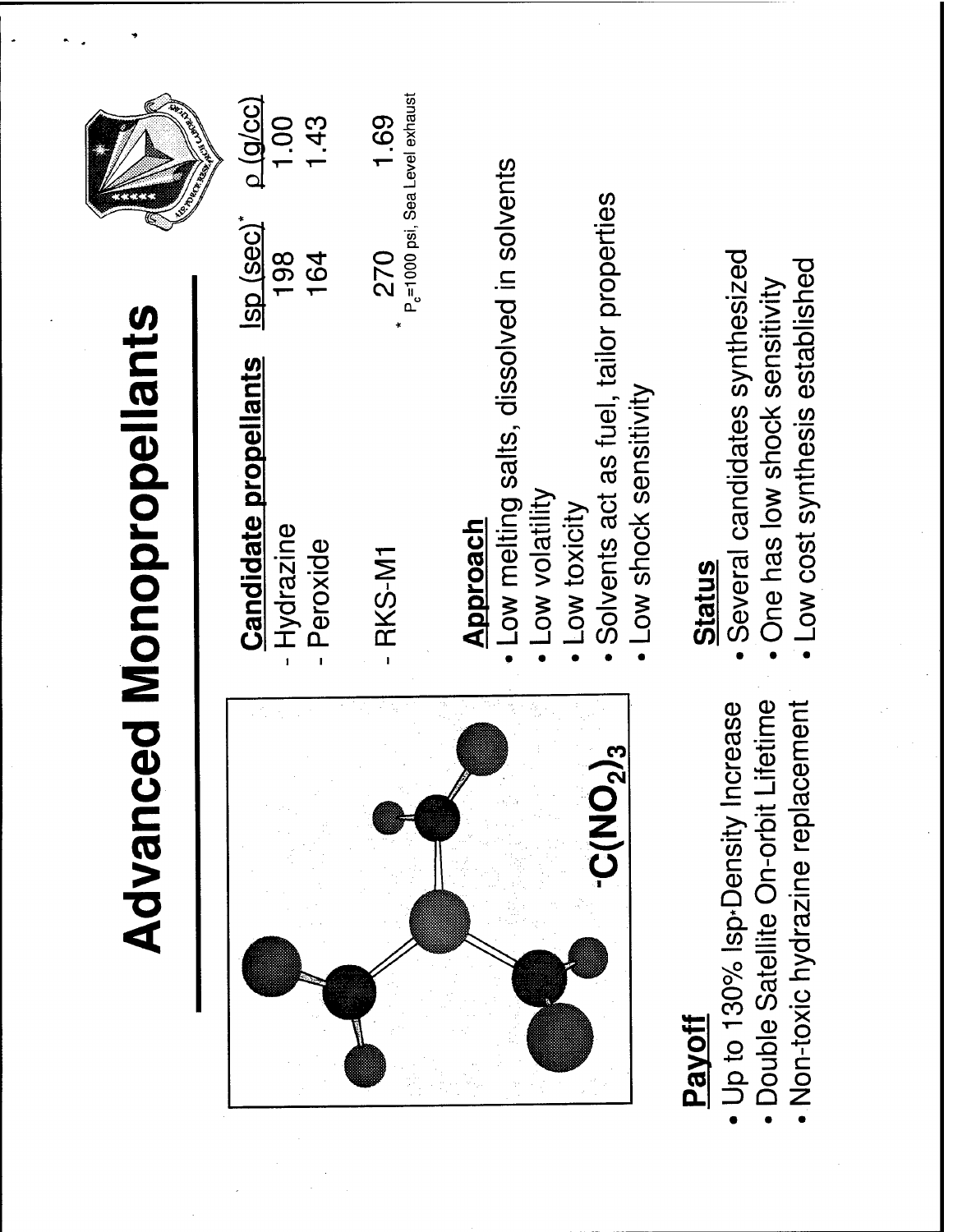

## Laser Propelled Launch Vehicle



Pulsed Laser Propulsion

. Ground-based Laser

What it will look like:

Air breathing to 30km How it will work:

Rocket propelled to orbit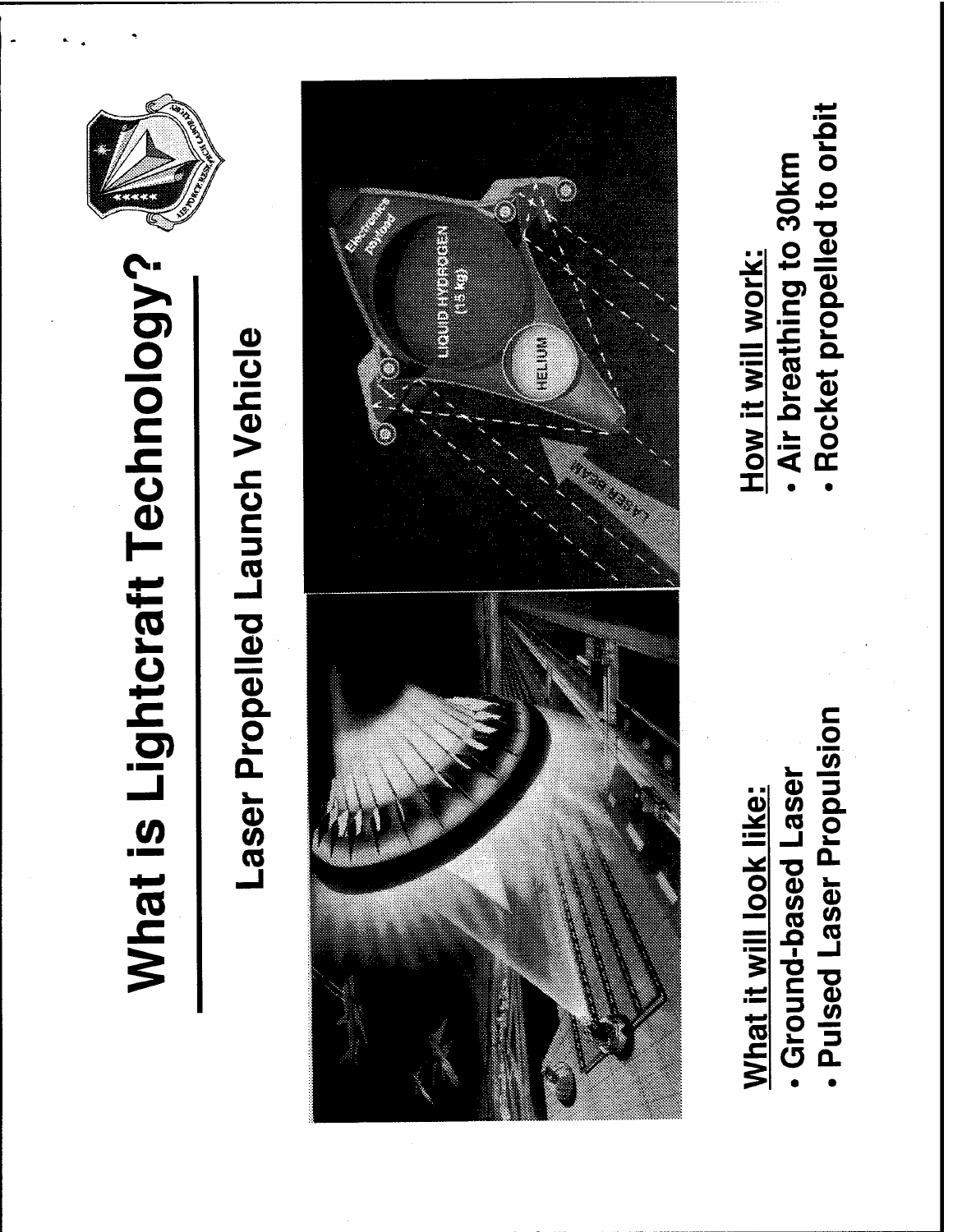

Peak Altitude (kilometers)